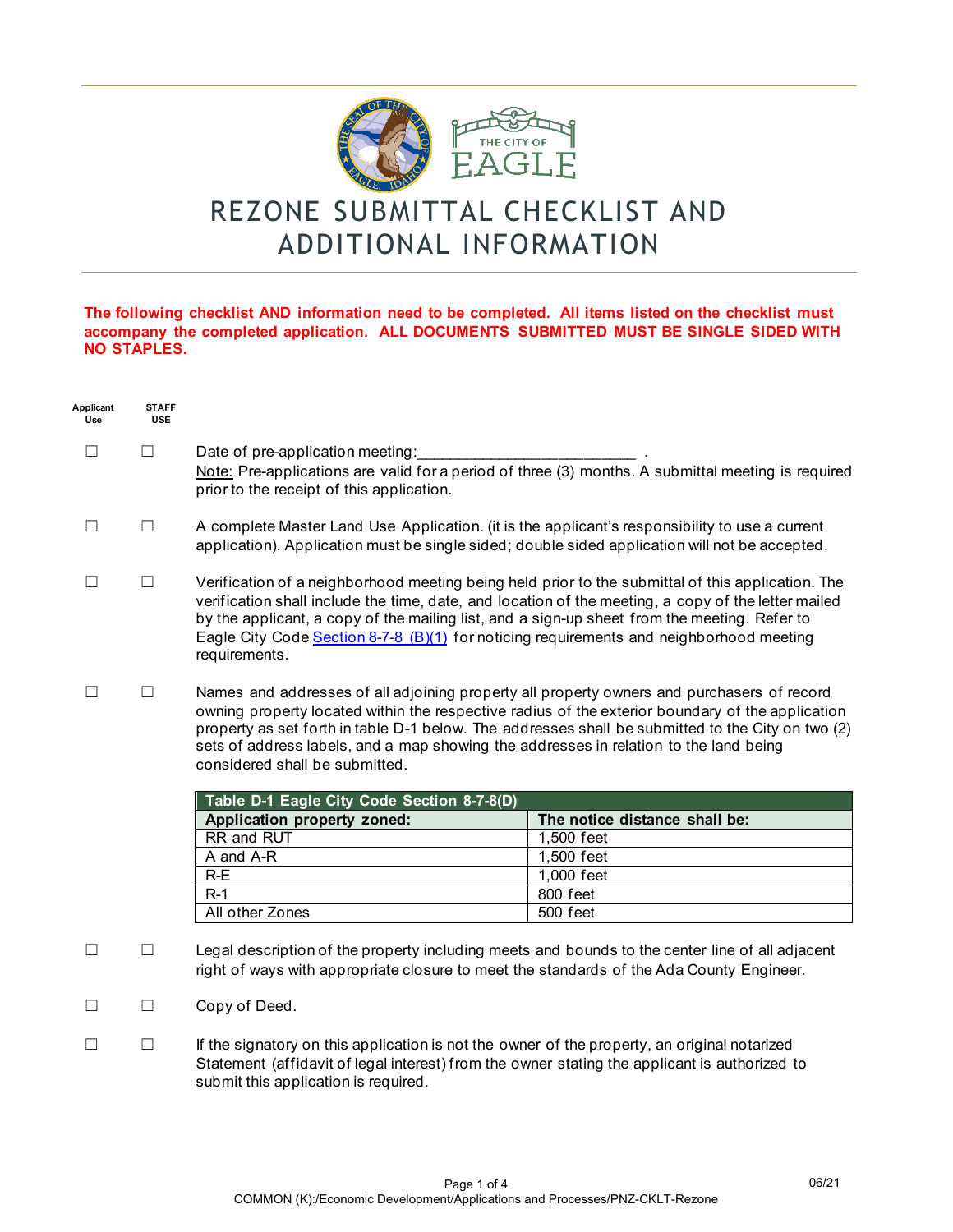| $\Box$ | $\Box$                                 | Five (5) 24" x 36" site plans arranged in complete plan sets folded according to<br>department standards - folding instruction available at PZ-Plan-Folding-Instructions-                                                                                                                                                                                                                                                                                       |  |  |  |  |  |
|--------|----------------------------------------|-----------------------------------------------------------------------------------------------------------------------------------------------------------------------------------------------------------------------------------------------------------------------------------------------------------------------------------------------------------------------------------------------------------------------------------------------------------------|--|--|--|--|--|
| $\Box$ | $\Box$                                 | Seven (7) 11" x 17" reductions of the site plan arranged in complete plan sets folded<br>according to department standards - folding instruction available at PZ-Plan-Folding-<br><b>Instructions-PDF</b>                                                                                                                                                                                                                                                       |  |  |  |  |  |
| ப      | ப                                      | One (1) $8\frac{1}{2}$ " x 11" reduction of the site plan.                                                                                                                                                                                                                                                                                                                                                                                                      |  |  |  |  |  |
| $\Box$ | $\Box$                                 | One (1) 8 $\frac{1}{2}$ " x 11" vicinity map at 1" = 300' scale (or similar), labeling the location of the<br>property and adjacent streets.                                                                                                                                                                                                                                                                                                                    |  |  |  |  |  |
| $\Box$ | $\Box$                                 | One (1) 8 $\frac{1}{2}$ " x 11" colored vicinity map depicting proposed site and surrounding area within<br>$\frac{1}{4}$ mile.                                                                                                                                                                                                                                                                                                                                 |  |  |  |  |  |
| ш      | $\Box$                                 | One (1) set of 24" x 36" Pathways and Trails plan (if development impacts existing pathways<br>and trails, or if development would trigger improvements based on the City of Eagle adopted<br>Pathways and Trails Master Plan) showing the following:                                                                                                                                                                                                           |  |  |  |  |  |
|        |                                        | $\Box$<br>Pathway locations, type, and width.                                                                                                                                                                                                                                                                                                                                                                                                                   |  |  |  |  |  |
|        |                                        | $\Box$<br>Sidewalk locations, type, and width.                                                                                                                                                                                                                                                                                                                                                                                                                  |  |  |  |  |  |
|        |                                        | $\Box$<br>Location of existing easements for irrigation companies.                                                                                                                                                                                                                                                                                                                                                                                              |  |  |  |  |  |
|        |                                        | $\Box$<br>Indicate location of canal routes and specify which ones will be covered and<br>which will stay open                                                                                                                                                                                                                                                                                                                                                  |  |  |  |  |  |
| $\Box$ | $\Box$                                 | One (1) copy of any canal company license agreements (if applicable).                                                                                                                                                                                                                                                                                                                                                                                           |  |  |  |  |  |
| $\Box$ | $\Box$                                 | One (1) copy of exclusive use easements of any kind that might impact pathways and/or<br>open space (if applicable)                                                                                                                                                                                                                                                                                                                                             |  |  |  |  |  |
| ш      | $\Box$                                 | A written statement addressing each issue below in the order outlined "A" through "E":                                                                                                                                                                                                                                                                                                                                                                          |  |  |  |  |  |
|        |                                        | A. Justification for the annexation and the rezone;<br>B. Justification of a development agreement (if applicable);<br>C. How does the proposed rezone relate to the Comprehensive Plan?;<br>D. What is the availability and adequacy of public facilities (ie: sewer, water, fire, streets)<br>needed to serve any and all uses allowed on this property under the proposed zone?;<br>E. How is the proposed zone change compatible with the surrounding area? |  |  |  |  |  |
|        | ப                                      | A completed <b>Fiscal Impact Worksheet</b> if seeking to change the density/intensity of the existing<br>or previously approved uses on the site.                                                                                                                                                                                                                                                                                                               |  |  |  |  |  |
|        | $\mathsf{L}$                           | Please complete the following data tables:                                                                                                                                                                                                                                                                                                                                                                                                                      |  |  |  |  |  |
|        | <b>LAND USE AND ZONING INFORMATION</b> |                                                                                                                                                                                                                                                                                                                                                                                                                                                                 |  |  |  |  |  |
|        |                                        | <b>Comp Plan Designation:</b><br><b>Zoning Designation:</b><br><b>Land Use:</b>                                                                                                                                                                                                                                                                                                                                                                                 |  |  |  |  |  |
|        |                                        | <b>Existing:</b>                                                                                                                                                                                                                                                                                                                                                                                                                                                |  |  |  |  |  |

**Proposed: North of Site:**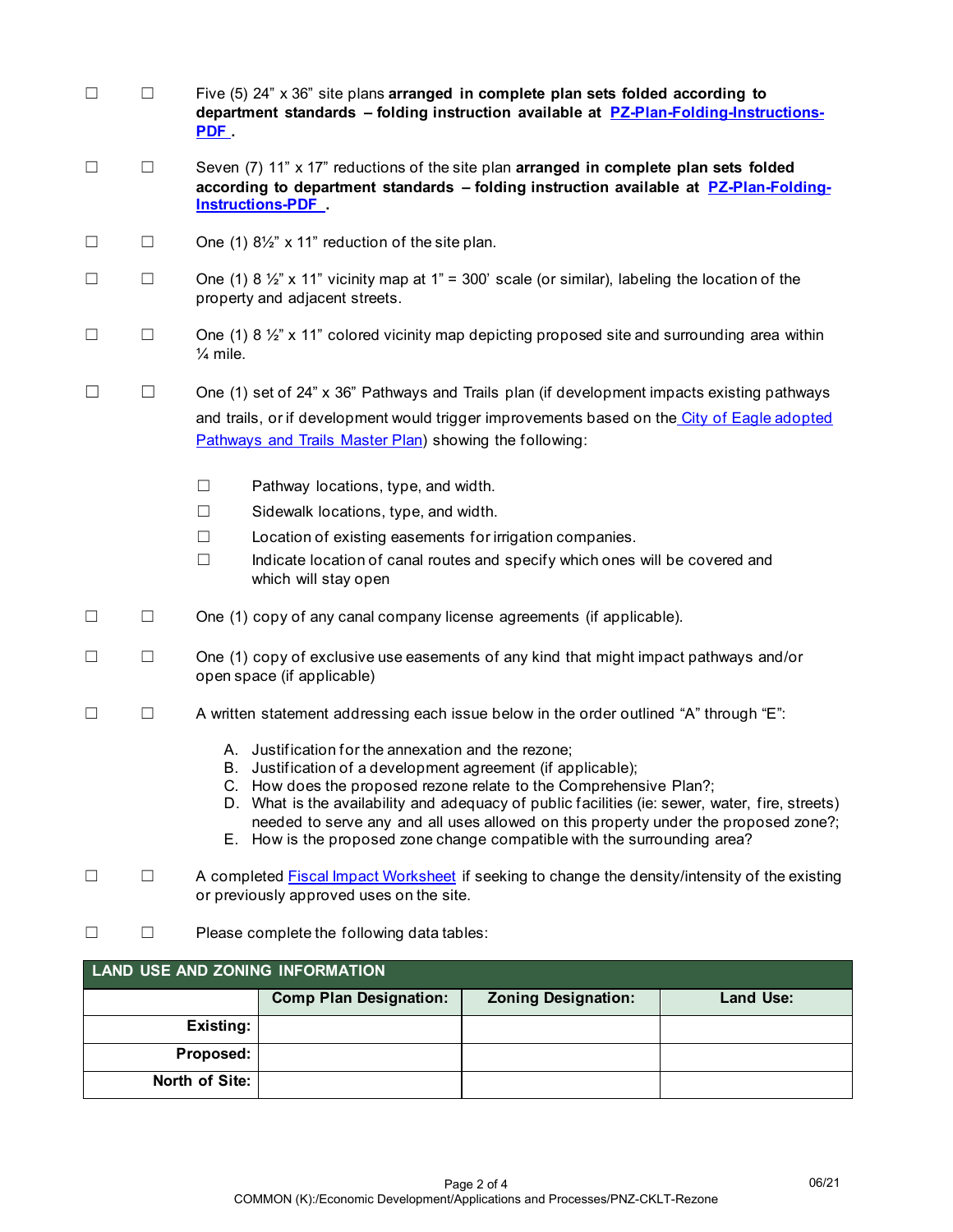| South of Site:                              |                                              |  |  |  |  |  |  |  |
|---------------------------------------------|----------------------------------------------|--|--|--|--|--|--|--|
| <b>East of Site:</b>                        |                                              |  |  |  |  |  |  |  |
| West of Site:                               |                                              |  |  |  |  |  |  |  |
| <b>EXISTING SITE CHARACTERISTICS</b>        |                                              |  |  |  |  |  |  |  |
| Describe the Existing Site Characteristics: |                                              |  |  |  |  |  |  |  |
|                                             |                                              |  |  |  |  |  |  |  |
|                                             |                                              |  |  |  |  |  |  |  |
|                                             |                                              |  |  |  |  |  |  |  |
|                                             |                                              |  |  |  |  |  |  |  |
|                                             |                                              |  |  |  |  |  |  |  |
|                                             |                                              |  |  |  |  |  |  |  |
| <b>SPECIAL ON-SITE FEATURES</b>             |                                              |  |  |  |  |  |  |  |
| Areas of Critical Environmental             | $\Box$ Yes $\Box$ No If yes, explain: $\Box$ |  |  |  |  |  |  |  |
| Concern:                                    | <u> 1989 - Johann Barbara, martin d</u>      |  |  |  |  |  |  |  |
| Evidence of Erosion:                        |                                              |  |  |  |  |  |  |  |
| Fish Habitat:                               | $\Box$ Yes $\Box$ No If yes, explain:        |  |  |  |  |  |  |  |
| Floodplain:                                 | $\Box$ Yes $\Box$ No If yes, explain:        |  |  |  |  |  |  |  |
| Mature Trees:                               |                                              |  |  |  |  |  |  |  |
| Riparian Vegetation:                        | $\Box$ Yes $\Box$ No If yes, explain:        |  |  |  |  |  |  |  |
| Steep Slopes:                               |                                              |  |  |  |  |  |  |  |
| Stream/Creeks:                              |                                              |  |  |  |  |  |  |  |
| Unique Animal Life:                         |                                              |  |  |  |  |  |  |  |
| Unique Plant Life:                          |                                              |  |  |  |  |  |  |  |
| Unstable Soils:                             |                                              |  |  |  |  |  |  |  |
| Wildlife Habitat:                           | $\Box$ Yes $\Box$ No If yes, explain:        |  |  |  |  |  |  |  |

## ☐ ☐ APPLICANT/REPRESENTATIVE MUST ATTEND THE CITY COUNCIL MEETING.

- ☐ ☐ A high-resolution digital copy of all plans and documents with each plan sheet saved as a separate file.
- ☐ ☐ Public hearing signs shall be posted on the land prior to the Planning and Zoning Commission hearing and again prior to the City Council hearing in accordance with **Eagle City Code Section** [8-7-8 \(E\).](https://codelibrary.amlegal.com/codes/eagleid/latest/eagle_id/0-0-0-4335)
- □ □ Payment of application fees. Please submit the **Planning and Zoning Application Fee** [Calculation Request Form](https://lf.cityofeagle.org/Forms/P-Z-Application-Fee-Request) a minimum of two (2) working days prior to application submittal to confirm required application fees.